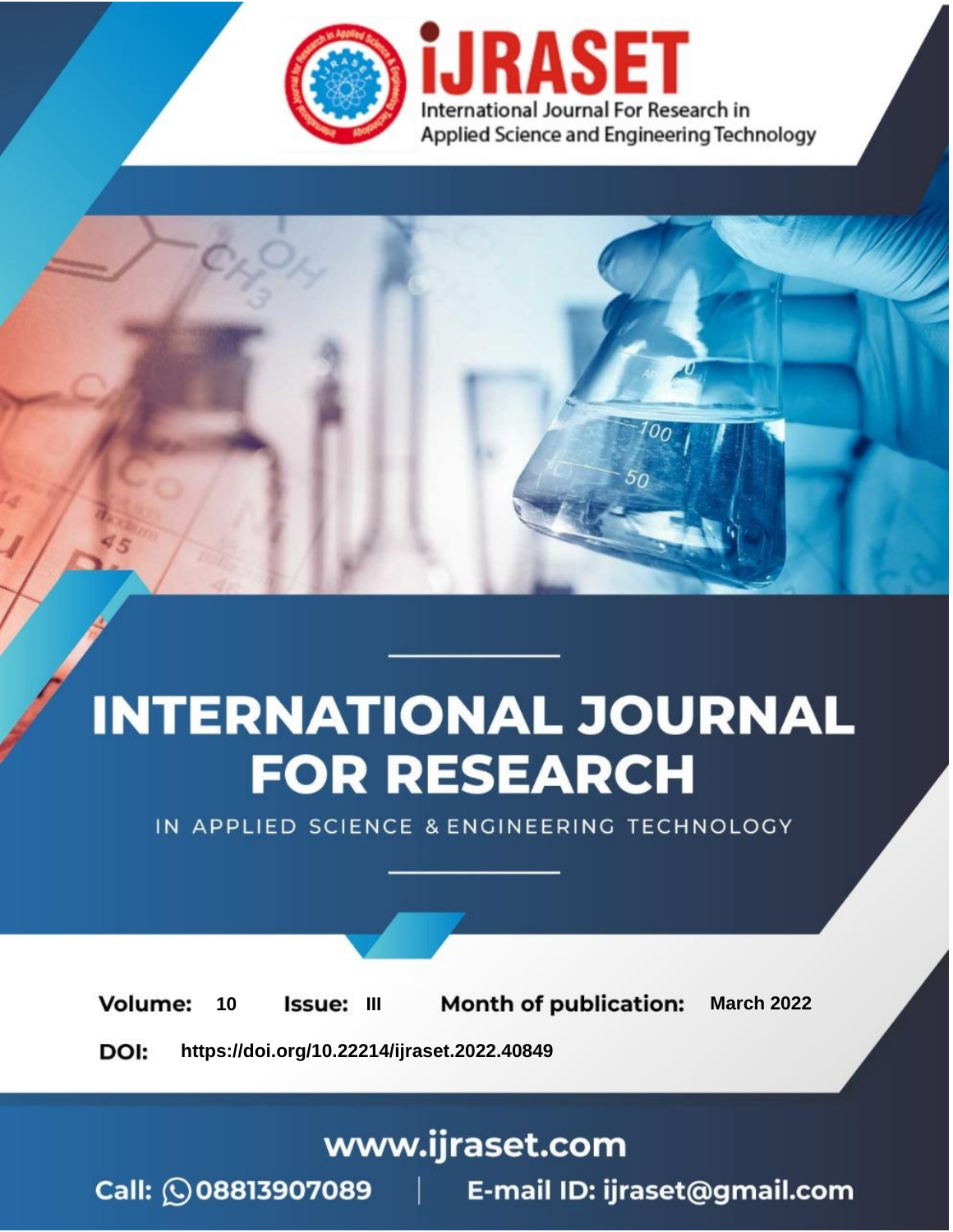

### **A Case Study of OTT Platforms Usage of During Covid-19 Lockdown**

Pothe Reddy Sai Kiran Reddy, Mohd Tajammul

*<sup>1</sup>MCA Scholar, School of CS and IT Dept of MCA, Jain (Deemed -to-be university)-560069Banglore, Karnataka, India <sup>2</sup>Associate Professor, School of CS and IT Dept of MCA, Jain(Deemed -to-be university)-560069Banglore, Karnataka, India*

*Abstract: Digital digitalization has changed the way we access and use our content. Information is available at the click of a button and is always in our hands. The proliferation of the Internet led to the collapse of the planet, figuratively speaking. Content based on entertainment mixed with information (infotainment), unlike the latest news, tends to attract the attention of better audiences. The rise of OTT platforms, this trend has seen a new. Content from around the world is available without wasting much time. It would not be wrong to say that OTT platforms like Netflix, Amazon Prime Video etc. provide catalytic momentum in globalization. These forums can be commended for bringing the world together and bringing them closer together and for promoting a better sense of cultural understanding among the masses. During the tragic times of the unprecedented global epidemic such as COVID-19, these highly sought-after video platforms saw a dramatic increase in their visuals. As a result of the closure and the official social reduction practices adopted by many countries affected by the epidemic, people have registered for higher attendance at these forums.*

*It is because of these methods and statistics of increasing popularity and reliance on OTT foundations of entertainment, information and engagement among viewers that this research has done. This urban youth survey aims to assess the tendency to use content during closure, to understand your causes and impacts.*

*Keywords: -OTT, Video-on-demand, digitization, infotainment, content, COVID-19 pandemic, lockdow***n.**

#### **I. INTRODUCTION**

Communication and entertainment are important to human life and even the ancients had their own means of communication, whether they were dirty

or unbalanced. Communication is a first in nature and has been around since the beginning of time. One cannot think of human society without communication. Similarly, recreation may become a major part of our daily routine. Different people have different ways of having fun but the satisfaction that gives you a human mind cannot be overstated.

In time, various media outlets emerged. In prehistoric times, people used methods such as smoke symbols, signs and symbols, and storytelling. Then came the masterpieces, manuscripts.

With the advent of printing presses, more or less well-documented material was encouraged by the masses. Repetition of texts has diminished and wasted time, thus leading to the fragmentation of knowledge, global and economic changes and the restoration of social order. As science and knowledge increased, there was no shortage of technology and discovery. Advances in technology gave birth to brilliant forms of communication such as newspapers, books, telephone, telephone, and other high-tech media such as radio, television, and the Internet

The advent of the internet covered the whole world in an all-inclusive information radio and the world was a village, where everything was accessible without much hassle. The Internet, no doubt, is the invention that has made the world seem so slim and connected. The internet changed the way we communicated, the way we met or interacted with people, our economy, our politics and our communities, nothing contributed to this beautiful visual space that covered the world and produced a wave of information that had never been seen before.

The Internet has changed audience usage patterns that lead producers to come up with innovative programs and content distribution platforms that have never been heard of before. One such invention was the OTT platforms that made the consumer chain possible. OTT or Over-the-top content platforms are media platforms that according to Tata Consultancy Services "platforms that deliver film and television content, transcend common streams for cable and satellite TV distribution, from producer to consumer directly, ongoing exchanges. online. " Other popular OTT platforms in India and elsewhere include Netflix, Disney Hotstar, Eros Now, Amazon Prime Video, Voot, etc.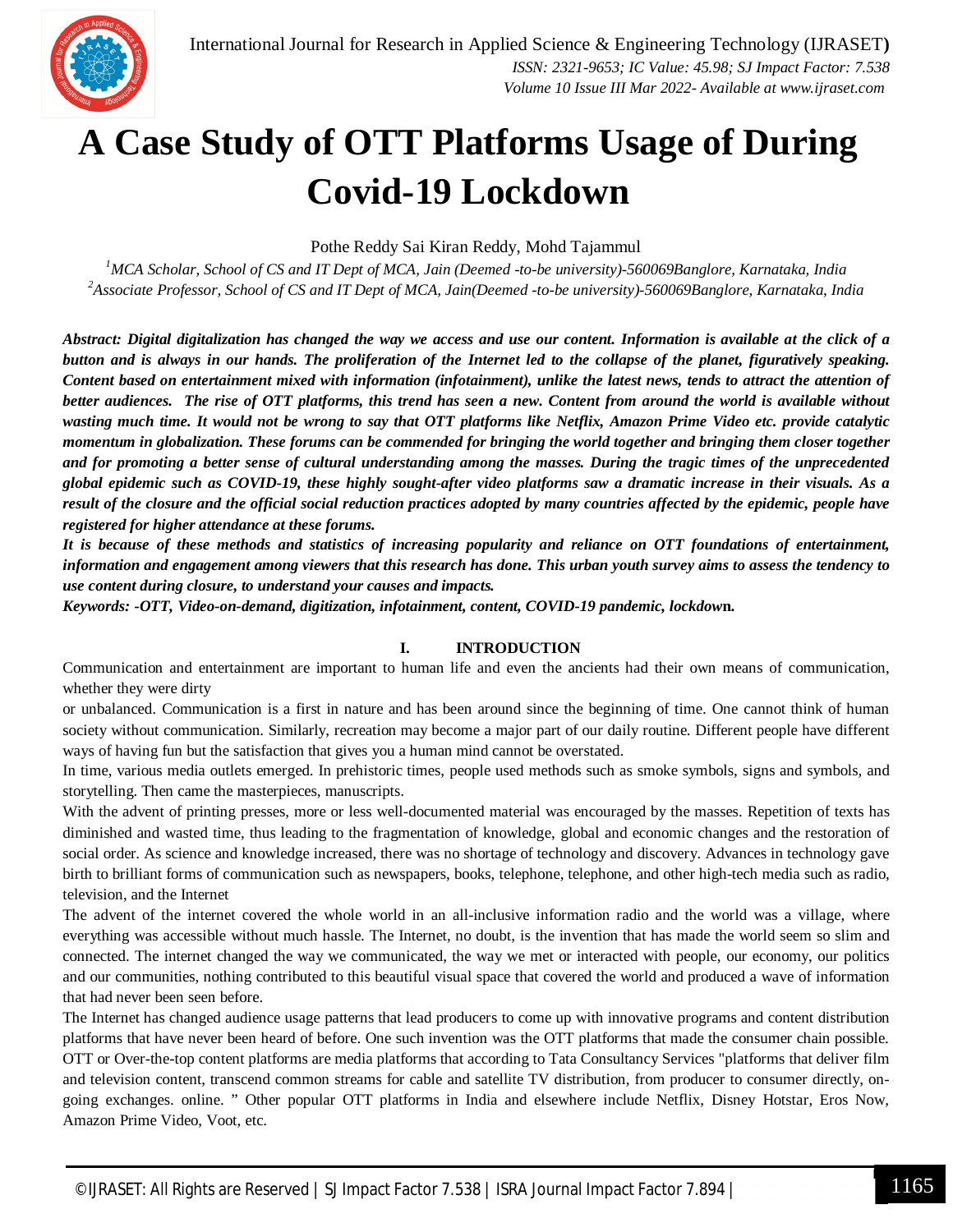

 *Volume 10 Issue III Mar 2022- Available at www.ijraset.com*

As the global trend reflects the increasing use of tablets, smartphones, laptops and other internet-enabled devices for audience use, India has also seen strong growth in the number of internet users. India currently has the second largest internet users after China and with a rapid growth rate, the market promises great power. As Deloitte's report states, "Online entertainment services led by audio and video content are a milestone in India's ever-changing landscape." With the audience focused on infotainment and the growing demand for global content, India is a thriving marketplace for OTT platforms.

With the unprecedented epidemic forcing the public to live in houses and offices, schools and businesses closed, a significant increase in the demand for OTT content has been noted. COVID-19, a deadly form of coronavirus, with an unusually high rate of infection and a lack of a viable cure for the outbreak has led countries around the world to block roads to combat the spread of the virus. Many people suddenly have more time on their hands than they could spend. In this case, films and entertainment content have emerged as saviors especially the most sought after video. With the unprecedented epidemic forcing the public to live in houses and offices, schools and businesses closed, a significant increase in the demand for OTT content has been noted. COVID-19, a deadly form of coronavirus, with an unusually high rate of infection and a lack of a viable cure for the outbreak has led countries around the world to block roads to combat the spread of the virus. Many people suddenly have more time on their hands than they could spend. In this case, films and entertainment content have emerged as saviors especially the much-needed video content.

This study aims to understand the trend of the use of High Content in relation to the closure during the COVID-19 outbreak in India, the reasons for its proliferation in traditional entertainment media and its potential long-term impact on the media market and industry.

#### **II. REVIEW OF LITERATURE**

In a report entitled 'Digital Media: The Rising Demand for Content' it was noted that the rise of Internet-enabled digital devices to support digital content has led to an increase in the use of digital content worldwide. In India, this trend is evident in all different fields such as sound, visuals, news, music etc. It notes that young people in India, on average, spend 14% of their time and about 17% of their monthly spending on entertainment. An online content consumer in India uses an average of 6.2 hours of content daily where 21% of the time is spent on audio and visual entertainment. The change in consumer attitude towards OTT content bias and easy access to a large library at any time and place over content ownership is significant.

Similar recognition can be seen in the report by PwC India which has planned a major opportunity for OTT platforms in India. The report, however, says that the price of content could be a barrier to growth and proposes a revised policy to promote the OTT market in India.

A study entitled 'UNDERSTANDING OVERWHELMING THINGS - THE-TOP VIDEO SERVICES AMONGMILLENNIAL CONUMERS' by Drs. Sabyasachi

Dasgupta and Drs. Priya Grover reiterated that Indian audiences have turned to OTT content and are willing to spend to have easy and unlimited access to content outside of space and time. It also notes the negative impact of OTT pricing strategy on its popularity. Data usage is another attribute that makes it a difficult choice for Indian viewers as well as the habits and preferences of TV as a means of communication.

Another study by Sidneyeve Matrix on Netflix notes that viewers, especially teenagers, are becoming more active producers of content than sofa sofas who take 'whatever the manufacturers supply.' on social media. In the process of this transaction on social media, viewers set new expectations for producers and thus become an active facilitator in the production process as well.

Paramveer Singh's paper finds that Netflix, Hotstar and Jio are very popular among Indian youths. Teens look at the free trials available in these forums, night viewers and prefer web series formats over movies. Respondents confirm that top apps are changing media usage patterns in India. The change may be due to ease of service, personal information and global content availability etc. Research finds OTT futures in India promising due to increased smartphone penetration, economic integration of media companies (take over / integration) at national or international level , and the quality of receiving digital content. Also important are competing online data systems offered by telecom service providers in India.

Ritu Bhavsar in his research paper entitled "The Burgeoning Digital Media Consumption: A Challenge for Traditional Television and Advertising Industries - An Analysis" points out that digital media has become an important part of daily life and is a prominent means used to collect and disseminate information, to communicate with people.

Entertainment and marketing. The increasing use of content using digital media contributes to changes in consumer preferences and attitudes and this trend of change can be attributed to better internet connectivity, improved digital devices, competing data prices in India and more accessible environment, wherever you go. for online media.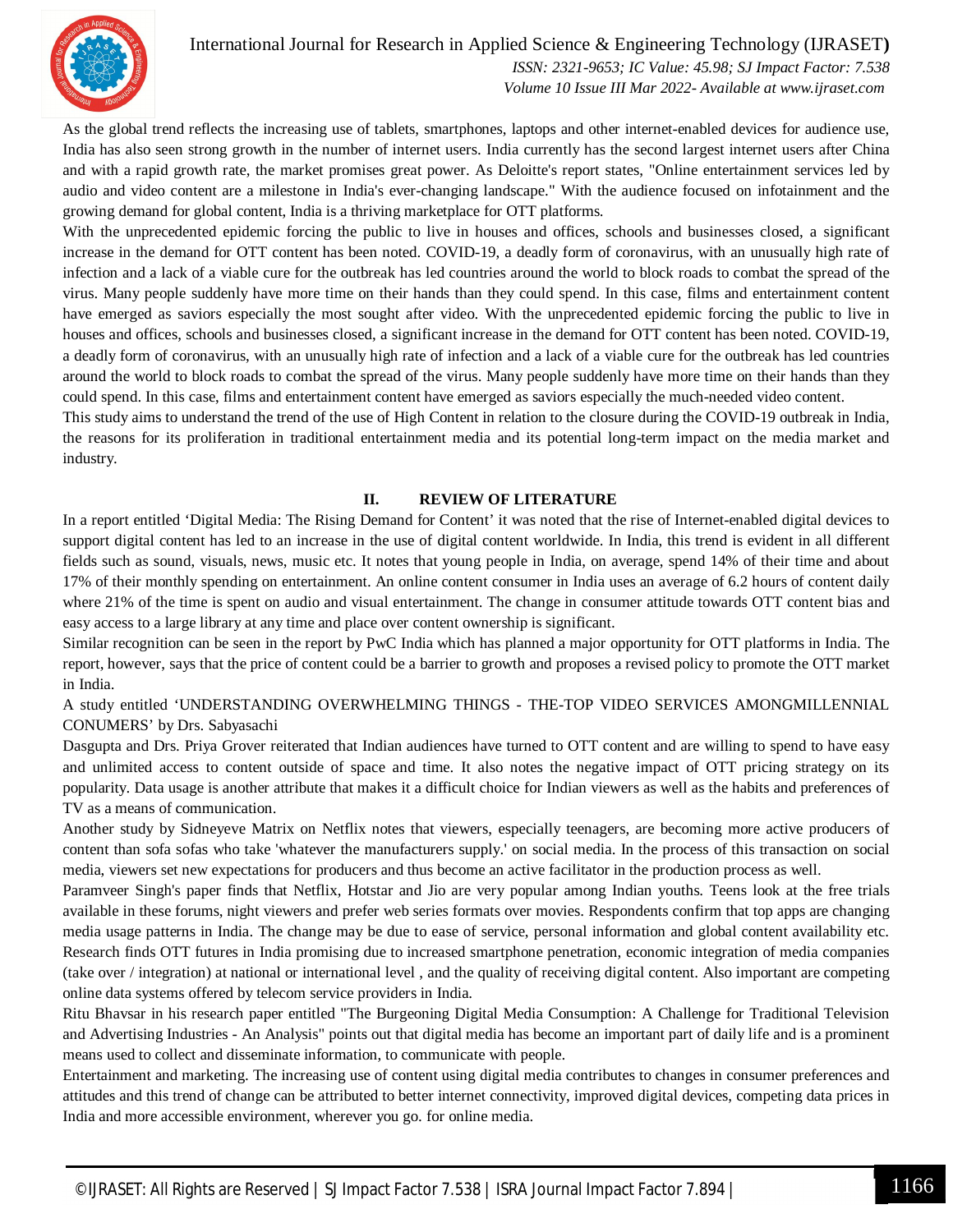

International Journal for Research in Applied Science & Engineering Technology (IJRASET**)**  *ISSN: 2321-9653; IC Value: 45.98; SJ Impact Factor: 7.538*

 *Volume 10 Issue III Mar 2022- Available at www.ijraset.com*

It can therefore be concluded from the literature review that OTT's popularity is increasing due to the influx of smartphones, competing online data systems provided by Indian telecom service

providers, abundance and quality of content on these platforms and global media industry flexibility. which have a significant impact on the economic affairs and policy of OTT service providers. Add to this the personal type of smartphone media and the availability of content from around the world. Also important is the youth's choice of free and unlimited access to content rather than limited content ownership in a limited way.

#### **III. CONCLUSION**

The study finds that there is a significant increase in OTT prevalence as a preferred method, a practice that has been exacerbated by unprecedented closures due to the severe COVID-19 epidemic. The main reasons for the popularity of OTT are the availability of multicultural content, unlimited content registration, access to educational content in documentary / docu-series format reflects paradigm shift in the way information content is processed, distributed and used. Also important are factors such as the increase in penetration of smartphones and the availability of online data at competitive prices in India. While OTT is looking forward to filming a new horizon, the trend of TV media will not be outdone. The web series appears as another favorite program format. Lockdown, not only social or political power, but also indicates the coming economic crisis around the world. The world as we know it will have changed, especially with better prospects, but how the media situation continues, apart from consumer conditions, will largely depend on the economic situation after the closure.

#### **REFERENCES**

- [1] PricewaterhouseCoopers. (n.d.). Television and OTT. Retrieved April 21, 2020, from https://www.pwc.in/industries/entertainment-and-media/television-andott.html
- [2] Deloitte. (n.d.). Digital Media: Rise of On-demand Content. Retrieved April 15, 2020, from https://www2.deloitte.com/content/dam/Deloitte/in/Documents/technology-media- telecommunications/in-tmt-rise-of-on-demand-content.pdf
- [3] Mandavia, M. (2019, September 26). India has second highest number of Internet users after China:Report.Retrieved April10,2020,from https://economictimes.indiatimes.com/tech/internet/india-has-second-highest-number-of- internet-users-after-chinareport/articleshow/71311705.cms?from=mdr
- [4] Dasgupta, Dr. S., & Grover, Dr. P. (2019). UNDERSTANDING ADOPTION FACTORS OF OVER-THE-TOP VIDEO SERVICES AMONG MILLENNIAL CONSUMERS. International Journal of Computer Engineering & Technology , 10(1),61–71.Retrieved from http://www.iaeme.com/MasterAdmin/UploadFolder/IJCET\_10\_01\_008/IJCET\_10\_01\_008
- [5] .pdf
- [6] Singh, Param veer. (2019). New Media as a Change Agent of Indian Television and Cinema: A study of over-the-top Platforms. 9. 131-137. 10.31620/JCCC.06.19/18.
- [7] Bhavsar, R. (2018). The Burgeoning Digital Media Consumption: A Challenge for Traditional Television and Advertising Industries An Analysis. Amity Journal of Media&CommunicationStudies,8(1), 17-23. Retrieved fromhttps://amity.edu/UserFiles/asco/journal/ISSUE68\_2.%20Ritu%20Bhavsar%20-
- [8] %20AJMCS%20Vol%208%20No%201.pdf
- [9] Tak, P., and Panwar, S. (2017), "Using UTAUT 2 model to predict mobile app-based shopping: evidences from India", Journal of Indian Business Research
- [10] Shiva, A., Narula, S., and Shahi, S. K. (2020) "What drives retail investors" investment decisions? Evidence from no mobile phone phobia (nomophobia) and investor fear of missing out (I–FOMO)". Journal of Content, Community and Communication, 10(6), 2–20.
- [11] Shahi, S.K., Shiva, A. and Día, M. (2020),"Integrated sustainable supply chain management and firm performance in the Indian textile industry", Qualitative Research in Organizations and Management, Vol. ahead-of-print:
- [12] https://doi.org/10.1108/QROM03-2020-1904
- [13] Henseler, J., Ringle, C. M. and Sarstedt, M. (2015). "A new criterion for assessing discriminant validity in variance-based structural equation modelling", Journal of the Academy of Marketing Science, Vol. 43 No. 1, pp. 115-135.
- [14] https://technology.ihs.com/609737/in-india-localized-content-is-as-important-aspricing-when-choosing-a-video-service.
- [15] https://www.ibef.org/news/indias-onlinevideo-market-to-touch-us-4-billion-by2025 Accessed on 21st June 202
- [16] IBEF. ZEE invests Rs 522 crore in tech startup SugarBox. Published online on 13th April 2020. Available at, : https://www.ibef.org/news/zee-invests-rs-522 crore-in-tech-startup-sugarbox
- [17] ET Brand Equity.com. Gaming and OTT spike in COVID-19 lockdown: Publicis Report. Published online on 16th April 2020. Available at: https://brandequity.economictimes.ind iatimes.com/news/media/gaming-and-ott-spike-in-covid-19-lockdown-publicis-report/75173664